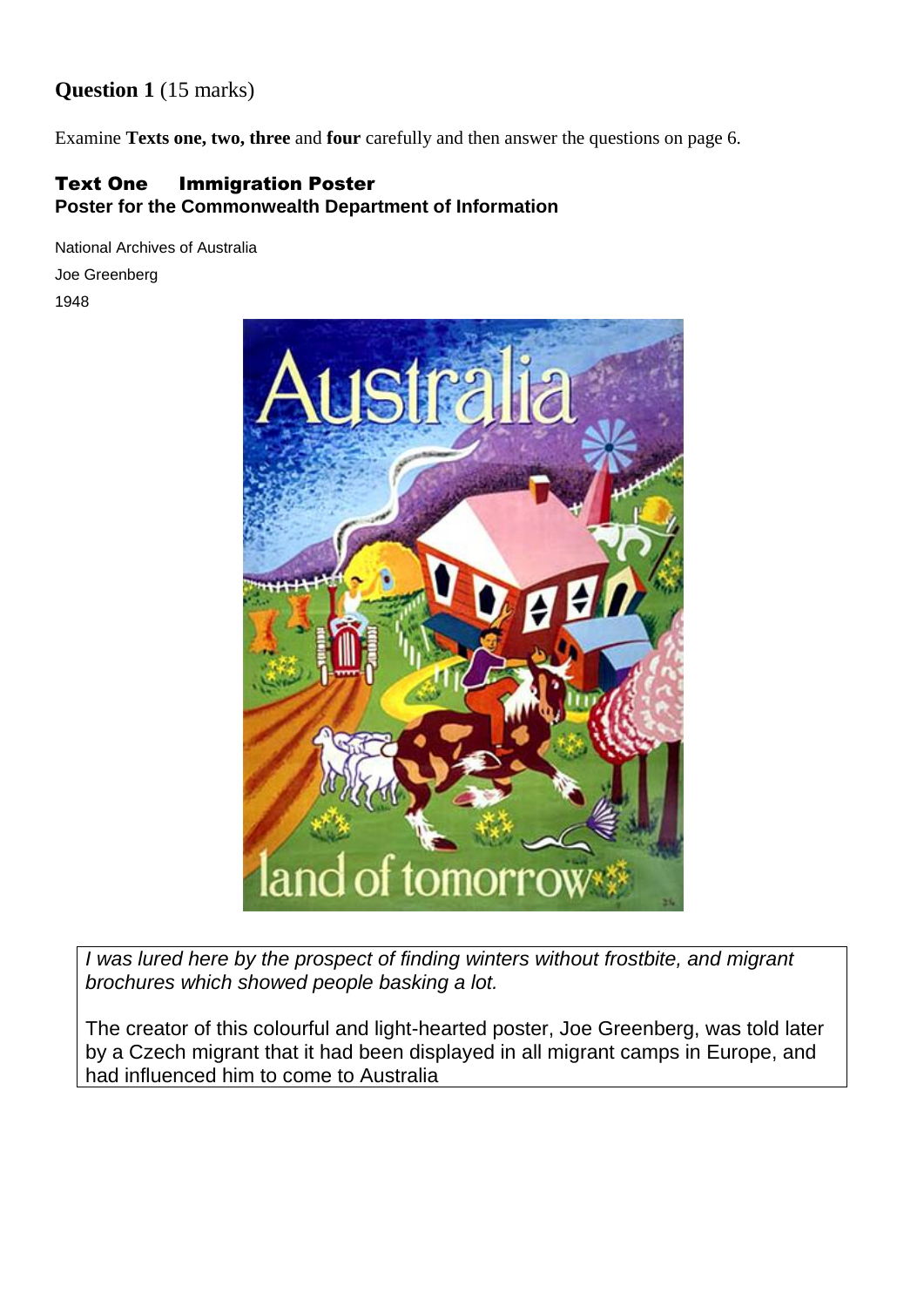# Small stories of the planet

Author:

## Sudip Sen

**COULD IT BE TRUE?** Had we just made the first ever Halal Irish stew?

The lamb's slaughterer could not have predicted such a destiny. I said my thank you in Arabic to the butcher and strolled past the Filipino grocery shops and South African estate agents, past the well-muscled groups of homosexuals and Australians guzzling beer, past the 30-metre Madonna cleavage squashed into a French corset. I am in Earl's Court, south-west London – I doubt the Earl would recognise it now.

I handed the meat to my partner to do her worst. She was born in America and developed a soft spot for Northern Ireland from her time there (hence the stew). I am Australian. We're both of Indian origin.

While the stew slowly bubbled, we visited a market in east London. The Whitechapel Road market is now the heart of a Bangladeshi community. The next day, we visited friends in St Albans, a quaint English village 30 minutes north of London; interplanetary travel is possible on the Northern Line.

My soft spot is for London, where everyone, surely, can find a somewhere to belong. Or at least where a sense of alienation is well distributed. Growing up in Adelaide, I remember feeling alienated by some talk of multiculturalism. I was frequently welcomed into the place where I was born, received commiserations whenever India lost the cricket, which they almost always did, and was accused of supporting cheats, when the won. Headlines declared "six million migrants make us proud". Upon discovering I was one of them, I wondered whether my children would also be counted, and how many generations this would go on.

Tolerance seemed a lazy aspiration. It asked people to get along, but not really. Respect – now there's a challenge.

In London, like in any other mixed-up place, whether a person actually feels he or she belongs is in the mind. That is where people tally small stories of discrimination and alienation, friendship and kindness.

To assess belonging, and the room for it to breathe, I observe less tangible things than the economic contributions from migrants, and the numbers consuming different cuisines (the stew was hearty, but a bit bland for my taste). Rather, I attempt a poll of the "atmosphere": the public space where meaning is formed. For clues, read letters to the editor, note the headlines, watch the politicians.

Seeing difference is one thing and a place is generally better for it, or at least more interesting. But sometimes I wonder what my Lebanese butchers say to each other in their quiet moments, or what goes through the mind of that Bangladeshi stall owner with the best mangoes in London. I wonder how they feel about all this difference: what they think of this "new world" we live in where people will be fingerprinted to cross borders. What sorts of small stories will emerge about belonging?

From *Griffith Review*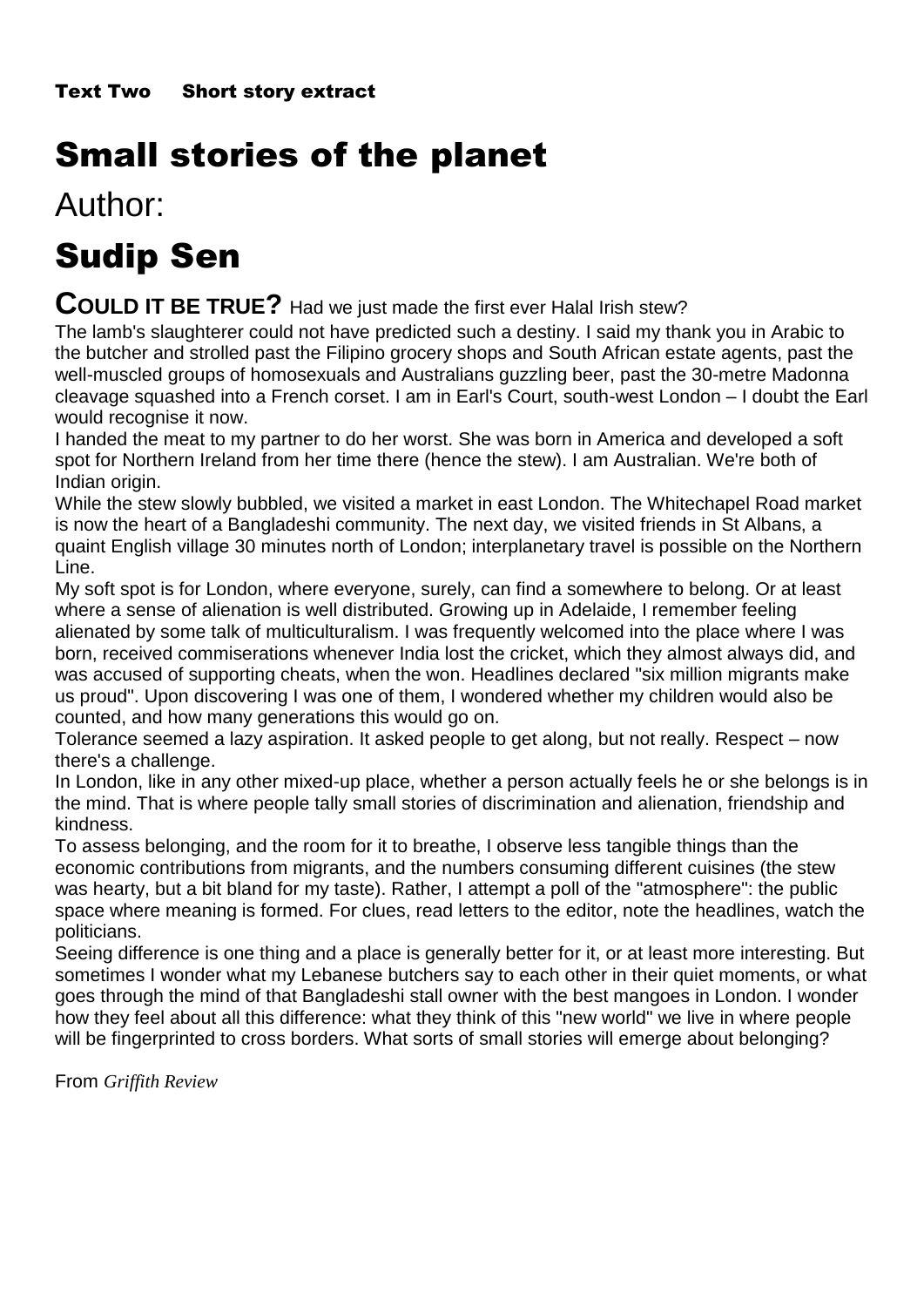### Text Three Poem **Home from Berlin**

Home from Berlin **Example 2018** Over and over it takes a week they return – smells for the jet lag to leave my body-<br>tastes, touches, for my senses to readjust souvenirs that can't be wrapped to the southern hemisphere where in paper for the long trip 'home and heart' belong back to Australia:

Unexpected moments of the country with post-card clarity-<br>
before emigrating to Australia a kind of delayed recognition with my parents not experienced while I was there.

How else to explain Theorem Canada of South America – that I can still smell the trees anywhere that a semblance Under den linden-<br>
and laid claim to? or the sound of conversations among shoppers crossing With the jet lag disappearing Alexanderplatz- memories of warm nights the slow grind of tram wheels return, long hours outside the Jewish synagogue of daylight, poetry readings, in what's become known as sweeter than ever before – Kristallnacht? **a realisation that somehow**,

reminders bring images of Berlin to my mind I was born in more than fifty years ago

And why Australia, why not when i walked along when i walked along

written into history on 9/11/1939 the inescapable scent of linden trees mysteriously, I've brought 'home and hearth' Back to Australia with me.

Peter Skryznecki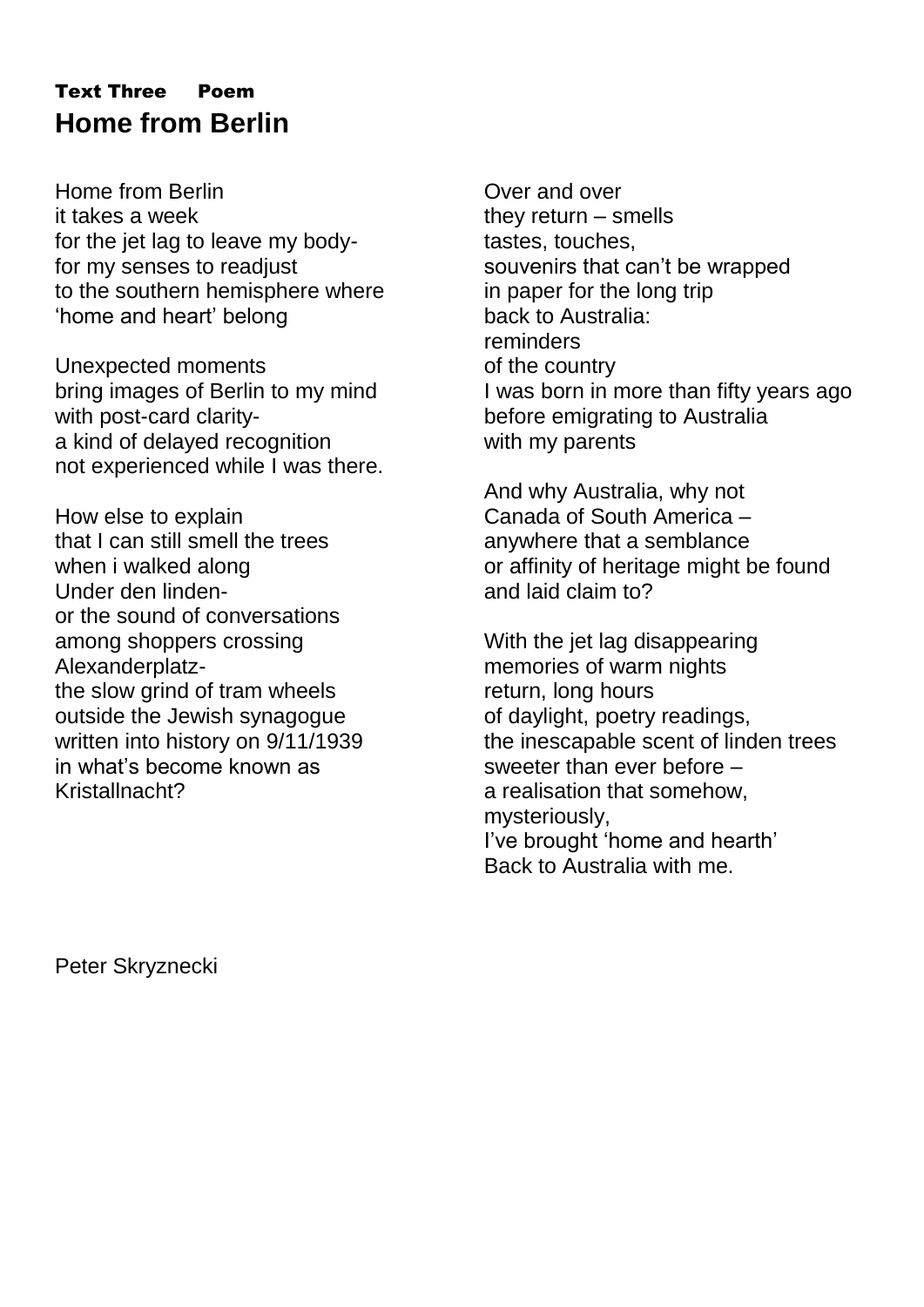#### Text Four Memoir

# Two wives in Krakow and a house in Treptow

Author: Peter Skryznecki

In 1989, while on a visit to Poland, I was introduced to Piotr (Peter) Skrzynecki, the famous cabaret and artistic director who lived in the city of Krakow. I had heard of him and knew that his reputation was legendary. That we shared the same name made it all the more intriguing when a meeting was suggested by the government bureaucrats who were responsible for organising my itinerary. We shared meals, drank, discussed literature and art, went on a walking tour of the city and he took me to his cabaret/theatre, Piwnica Pod Baranami, located beneath Krakow Square. In all, our time together over two days was unique. Very special. When it came time for me to leave, the old man became emotional. To my surprise, he started to cry. "Don't go back to Australia, stay here. You're one of us. You belong here."

I explained that I was now an Australian, that I had emigrated to Australia more than 40 years ago and belonged there; that my parents were still alive; that I had a wife and three children.

He composed himself and said, "I can't do anything about the parents and children – but I can find you a wife. In fact, I'll find you two."

As a child I had listened to my parents' conversations and to those of their generation – to other Balts and Slavs who had emigrated to Australia after the war. The best times for these kinds of interactions were when families socialised on Sundays after church, when they gathered at one home or another. Repeatedly the word *zal* would come up – a Polish word meaning sorrow or grief, but having a depth to it that no English equivalent could capture, certainly not in three letters. It carried connotations that were psychological and spiritual as well as physical and mental. These adults spoke of their homelands, the families left behind, what the future held for their children, the hopes and expectations of joy. They cursed the Nazis and the Communists and expressed their gratitude that they had been given a second chance at life – like Lazarus who had been raised from the dead. They were hardworking people and led lives of integrity. My parents also kept in touch with their families in Poland and the Ukraine through letters and parcels sent from Australia.

One of the best examples of the patriotism that these exiles held for their homelands, even after five decades in Australia, occurred at my father's funeral in Rookwood Cemetery on June 30, 1994.

In 1989, when I travelled to Poland, I visited the graves of my father's parents in the cemetery in Raciborow, the village where he'd been born. I returned with a handful of soil that I knew one day I would sprinkle on his coffin. It was thick, heavy soil, almost black, and was kept in a sealed plastic bag. We never spoke about its purpose. Occasionally, however, I would take out the bag and see black grains turning into grey dust. On the day of the funeral, when the coffin was lowered and the priest announced that *Polska ziema* – "Polish soil" would be sprinkled, you should have seen the rush towards that plastic bag – and by men, mostly, as if their own lives depended on being able to touch the contents of that bag. They were asked to step back so that I and my family could sprinkle the soil first, and then they followed; but even after the bag was empty many still dipped their fingers into it – as if the air itself were sacred.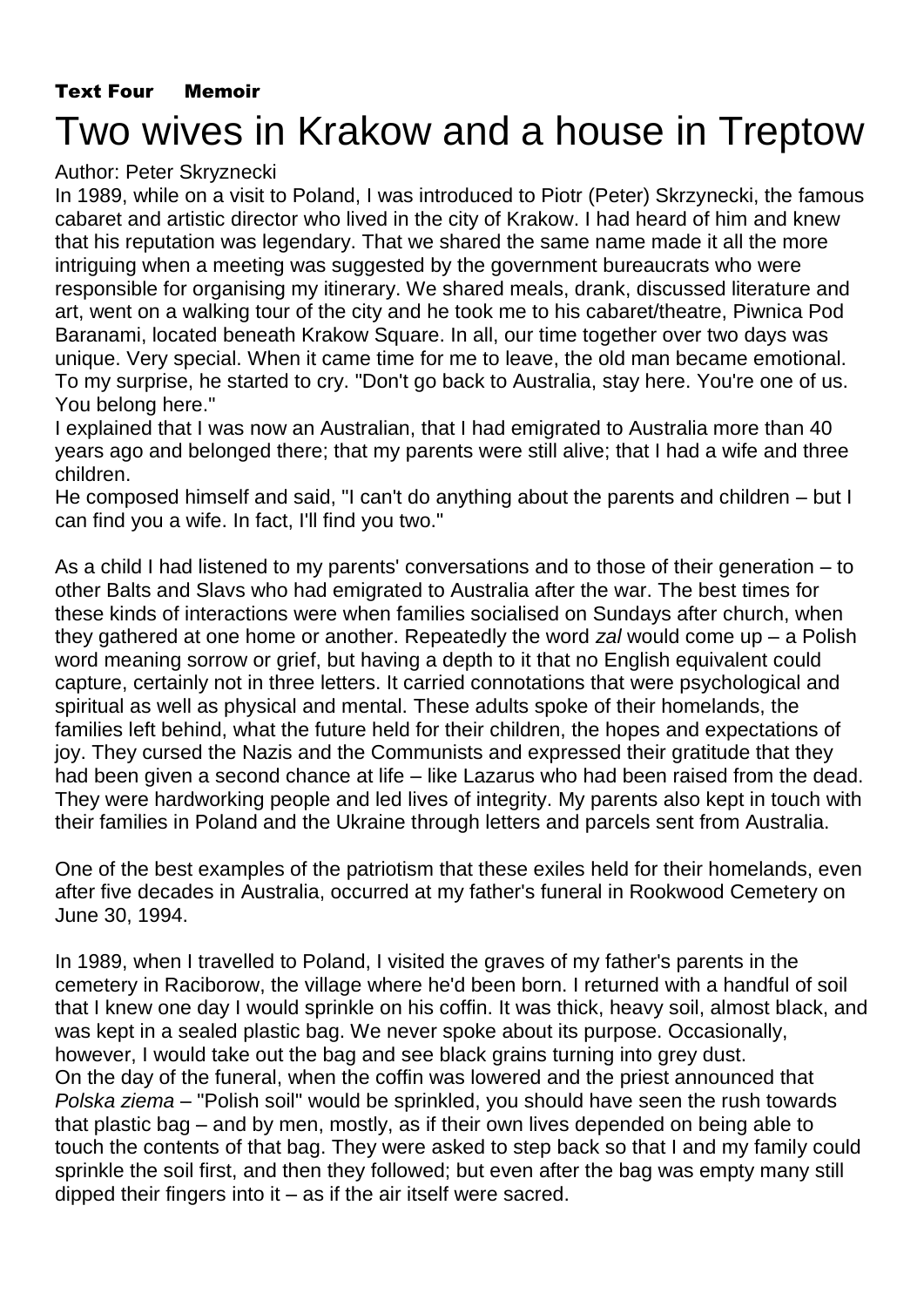#### **Section I Questions** Marks

| <b>Text One Poster</b><br>a. Identify one visual feature that highlights an aspect of belonging.                                                  | 1 |
|---------------------------------------------------------------------------------------------------------------------------------------------------|---|
| <b>Text Two Short Story Extract</b><br>b. Explain briefly how the author uses language to communicate her ideas about<br>belonging to the reader. | 2 |
| <b>Text Three Poem</b><br>c. What reflections does the poem offer on returning to your country of origin<br>and belonging?                        | 3 |
| <b>Text Four Memoir</b><br>d. Analyse the language techniques used to emphasise the author's feelings about<br>belonging to culture.              | 4 |
| Texts One, Two, Three and Four<br>e. Discuss which TWO of these texts most strongly represent the uncertainties of<br>belonging.                  | 5 |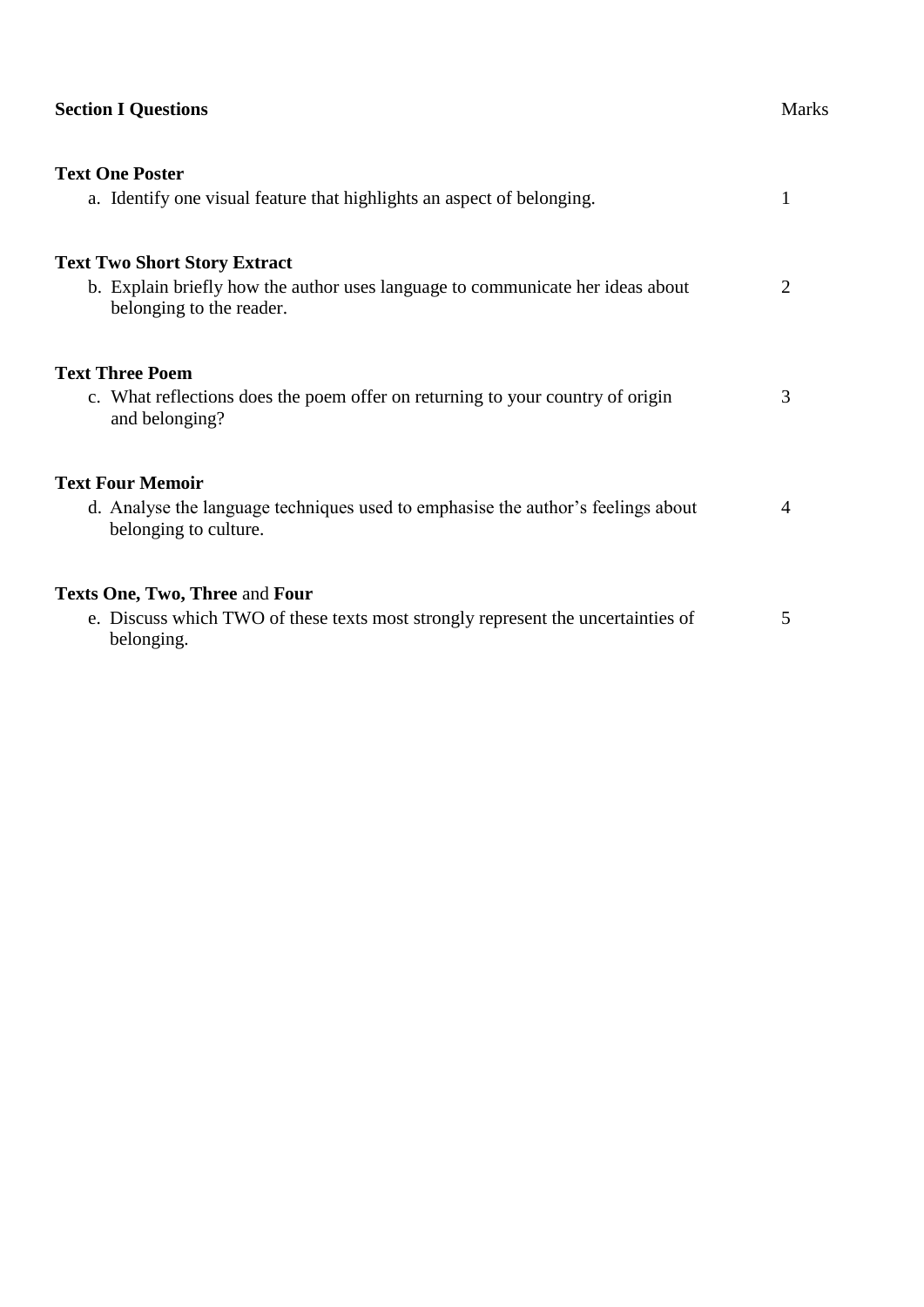#### **Section II 15 marks Attempt Question 2 Allow about 40 minutes for this section** Start each section on a new page

In your answer you will be assessed on how well you:

- express understanding of the concept of belonging in the context of your studies
- organise, develop and express ideas using language appropriate to audience, purpose and context

**Question 2** (15 marks)

A publisher has asked young writers to submit a narrative to be included in an anthology. Choose ONE of the following and write a narrative for the anthology about belonging.

... that was there I belonged.

#### The act of returning is "an attempt to know oneself."

The glass reflected an image, clean, crisp, showing clearly now where we belonged.

My pile of belongings was gone; my friends had disappeared; the stretch of sand was completed deserted.

*"Home, identity and belonging came with overlapping meanings."*